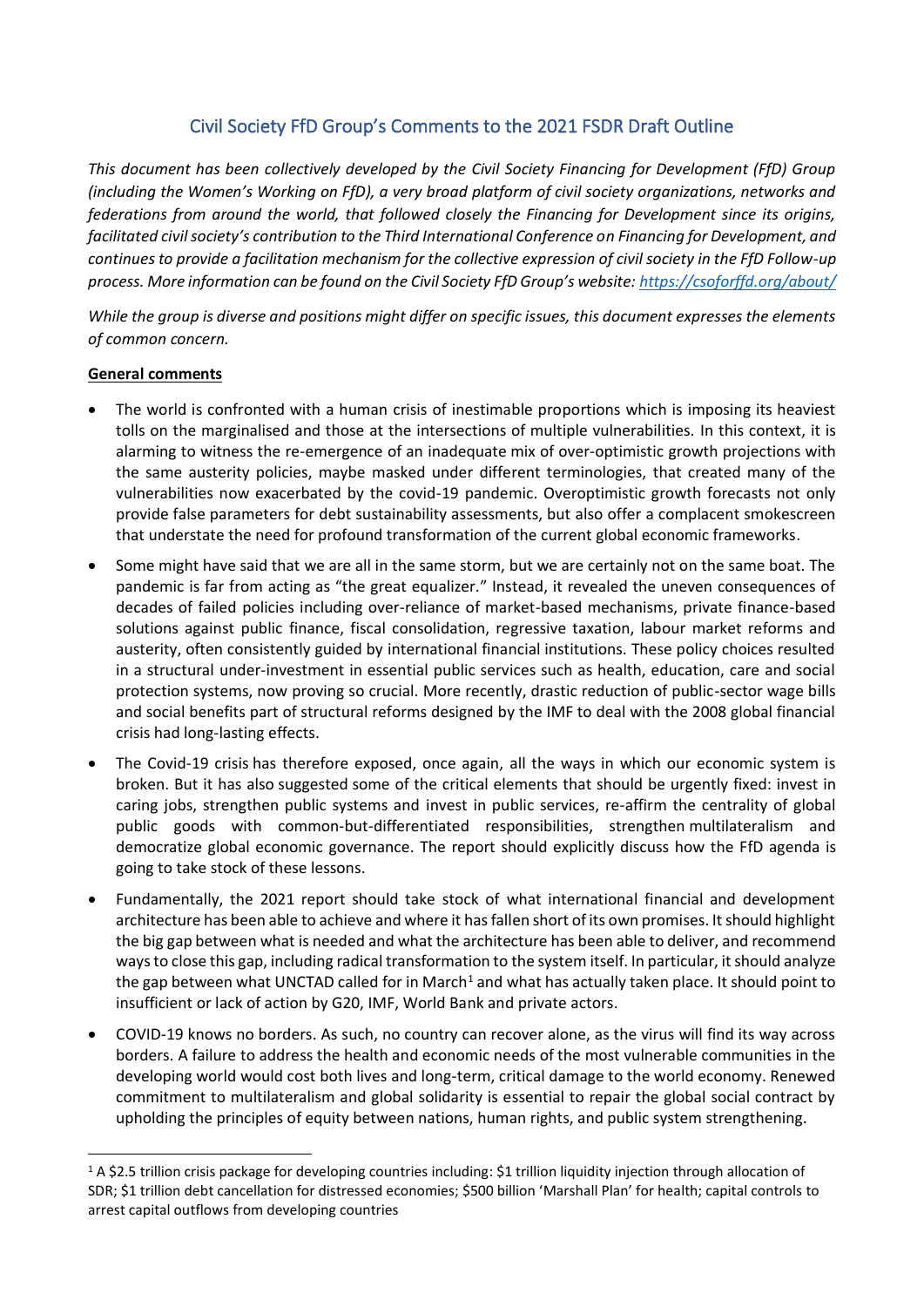### **Gender equality:**

- The COVID 19 crisis has shown how our societies rely so much on women's unpaid domestic and care work that there are estimations calculating that women's human rights have seen a regression of almost 20 years. Women have been in roles of first responders and at the frontline of the impacts, while facing concerning increase of gender violence in the context of the lockdown, with lack of access to sexual and reproductive services and rights. Women become "shock absorbers" due to the "elasticity" of the timevalue-work relation linked to women, which can be detected more clearly in an austerity context.
- The notion of "labour" becomes much more useful than "employment" to analyse the economic drive and potential of an economy. In that sense, labour can not only be analyzed by paid or unpaid, but also by formal and informal. In all these axes, women stand in the lower scale, by undertaking more unpaid and more informal labour, making precarious in multiple ways their access to human rights, opportunities, income, social protection and wellbeing. When referring to the economic dimension of gender, usually all these dimensions are emphasized. The macro-economic dimension of gender, though, points out that without addressing the sectoral inequality gender gaps **alongside** those of time use and the sexual division of labour, we may not be able to eradicate gender inequalities in the upcoming centuries.
- Policy space, or genuine policy autonomy at national and regional levels, for employing gender equitable and women's rights strategies that fully integrate the paid and unpaid care economy towards improving the material conditions of life and opportunities for women.
- Women are being disproportionately affected by the crises through multiple channels, including the unpaid care economy, employment in the informal sector, export processing zones, domestic work, migrant work and healthcare sectors and greater reliance on public services and social protection systems.
- IMF financing documents reveal that in 2021 austerity measures are required in many developing countries. Decades of empirical evidence illustrate that austerity reduces the social protection and public services, particularly in health and education, which support women, children, the elderly, disabled and physically ill. Labour protections weaken, extraction increases and privatisation, including through PPPs, scales up to benefit corporations and financial interests, often via trade and investment agreements. Women's unpaid work and time poverty is increased, as they involuntarily become shock absorbers.
- A feminist economy for recovery centers the care economy and gender equality through fiscal policy space for financing public services and social protection. A feminist reform of macro-policy calls for a rewriting of the rules of the economy, particularly the governance of fiscal policy, debt sustainability and macro-stability assessments, as well as illicit financial flows. A feminist assessment of debt sustainability integrates SDG, climate and human rights financing.
- The economic recession across most developing countries reveals the critical importance of non-market institutions, beyond the state, in stabilizing the world's macro-economies. Households and non-market production have always played an essential stabilization role during macroeconomic crises. This role has been made more evident in the current pandemic. Economic activities in the market sphere, such as childcare, education, food preparation, etc., have been displaced to the non-market sphere. In effect, the provision of unpaid labor has served as an automatic stabilizer, propping up household consumption, in a way not entirely dissimilar to state programs such as unemployment insurance.

# **Chapter II. (Thematic Chapter): Financing resilience**

• The choice to focus on risk in the chapter dedicated to financing resilience in the context of Covid-19 runs the risk to present the crisis that the global communities is facing as being borne from nowhere instead of being the precise results of a broken economic system. And it may appear contradictory to focus on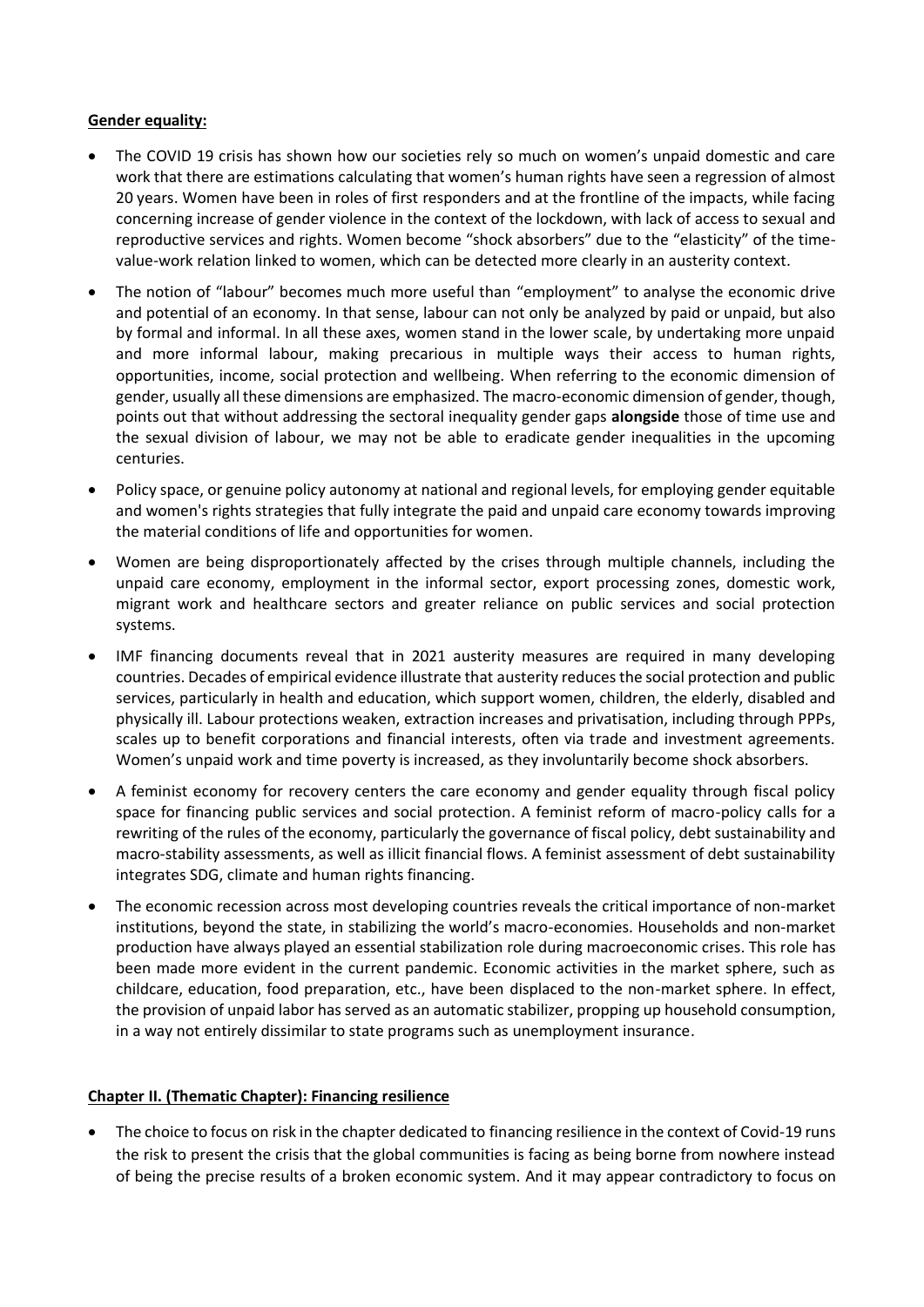risk, which, by definition, means "the possibility of something bad happening", in the middle of that "bad" having actually happened to the full extent possible and even beyond the imaginable;

- General definitions of "resilience" include "the ability of a system, community or society exposed to hazards to resist, absorb accommodate to and recover from the effects of a hazard in a timely and efficient manner" ([UNISDR\)](http://www.unisdr.org/files/7817_UNISDRTerminologyEnglish.pdf), or "the ability of a social or ecological system to absorb disturbances while retaining the same basic structure and ways of functioning, the capacity for self-organization, and the capacity to adapt to stress and change" ([IPCC](http://www.ipcc.ch/publications_and_data/ar4/syr/en/annexessglossary-r-z.html)), or, alternatively, "the capacity of a system to absorb disturbance and reorganize while undergoing change" ([Resilience Alliance\)](http://www.resalliance.org/index.php/key_concepts). Borrowing the concept as understood in social and natural science contexts, an entity—be it an individual, community, organization or natural system—is resilient when it prepares for disruption, recovers from shocks and learns from disruptive experiences. An entity that has built up resilience is one that is better able to prevent the shocks it can predict and respond to those it cannot. As devised by Judith Rodin, a resilience framework has five components: (1) being aware of one's situation and vulnerabilities; (2) being diverse, in order to mount a range of responses; (3) being integrated, in order to ensure collaborative solutions; (4) being self-regulating, in order to prevent disruptions from cascading through the system; and (5) being adaptive, in order to improvise in the face of challenges.
- In all these cases and whatever definition is picked, "resilience" does not offer a normative framework to alter the nature of the risk and therefor tackle the fundamental drivers that generate that risk in the first place. It offers primarily an "adaptation and mitigation strategy" to cope with the consequences that are generated by the current system. This shifts attention away from the system reforms and rather risks placing excessive focus on coping strategies. Many are also concerned that resilience might be a sophisticated way to tell those at the margins "you are on your own";
- On the contrary, the emphasis of the IATF and subsequent policy discussions should remain on the policy and fiscal space by developing countries and therefore the actual resource transfers to developing countries, which may often be the prevention of their flight in the form of debt (service) repayments and illicit financial flows. By focusing on risk management, the report minimizes the urgency of the situation and takes away attention from more pressing needs.
- Should the focus be maintained, the chapter should also qualify what risks and for whom it is talking about (first and foremost, the risk of people of falling in extreme poverty and marginalization, or there remaining). It should include a section recognising that these risks arise largely from a broken economic model, which is in turn the outcome of specific policies and institutional systems. It should also recognise that the current multilateral system and international financial development architecture is utterly inadequate to address these risks and the ensuing crisis.
- The chapter should include a section showing how (climate, health, financial, systemic, environmental) risks impact primarily poor people, informal workers, women, indigenous people. This section should therefore include a section on policies to redistribute risk within and between countries – first and foremost climate and environmental risk.
- Section 4 should strongly make the point that policies that work for both prevention and increasing resilience include:
	- $\circ$  large investment in public services and global public goods (with emphasis on global health) and in jobs to care for people and the planet;
	- $\circ$  economic redistribution policies to reduce gender and economic inequalities; and,
	- $\circ$  prevention policies include reducing wealth inequalities, eliminate political capture and tackle large monopolies.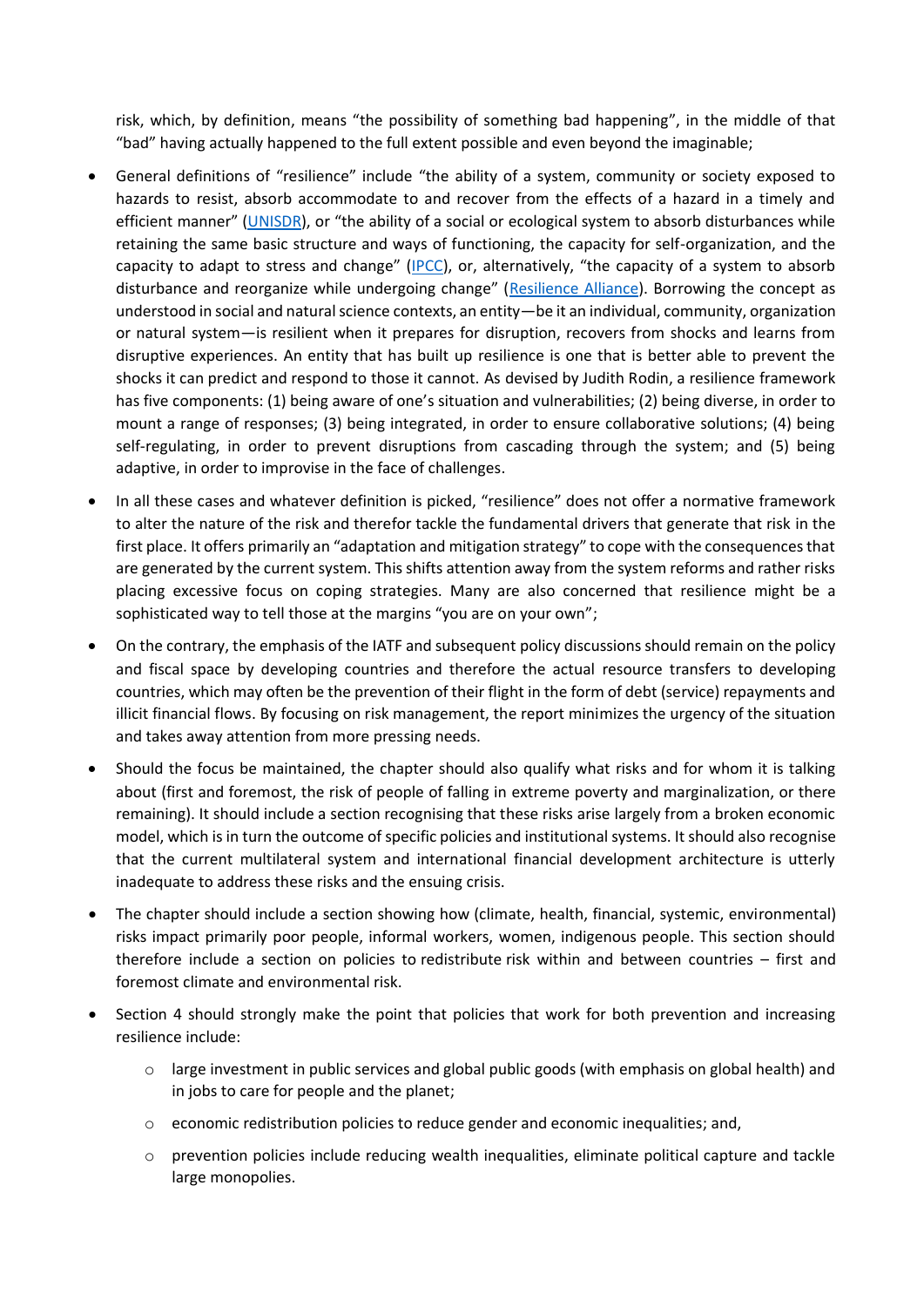## **Chapter III.A Domestic Public Resources**

#### 1. Key Messages and Recommendations

- Fundamentally, this chapter should include a discussion on the impact of Covid-19 on countries' fiscal and policy space, how to address the reduction in this space and avoid long-term (economic, political and social) consequences.
- The chapter should clearly note the devastating impacts of advanced countries blocking progress on international tax cooperation at the UN and urge member states to prioritise addressing international tax loopholes through a UN negotiation process. This could build from the analysis from UNCTAD's trade and development report from September 2020 that noted that "*the Covid-19 pandemic brought into sharp focus what government expenditures would have been possible and how many lives been saved, had the international community advanced further in tackling IFFs in general and tax-motivated IFFs in particular, including the closing of tax havens, beginning with those in the advanced countries."*

*"Regrettably, multilateral efforts towards reforming international corporate taxation under the OECD Base Erosion and Profit Shifting (BEPS) initiative, insufficient as they were, have suffered a setback by the recent withdrawal of the United States and are unlikely to lead to meaningful reform in the near future. However, there is a strong case to be made for broader reform of international corporate taxation that deals with profit shifting and addresses the global inequalities in taxing rights between countries under the auspices of the United Nations as a genuine global forum."*

• This chapter should include an analysis of the consequences of lack of investment in public services, especially health, as highlighted by Covid-19 crisis.

## 2. Public Expenditure in Response to COVID-19

- Focus should be on recognition of countercyclical fiscal stimulus policies as the most effective and equitable means to stimulate economic recovery, job creation and equity-enhancing redistribution through public transfers. An expansionary fiscal policy toolkit includes, for example, establishing universal social protection floors, extending coverage of social security, including for informal sector workers, progressive taxation, tapping into foreign exchange reserves for some middle-income developing countries and so on.
- Countries that use fiscal policy tools for economic recovery should not experience adverse impacts in access to capital markets, terms of borrowing, debt sustainability or credit ratings.
- Section should caution against fiscal consolidation driven austerity which will undermine the achievement of economic and social rights while deepening poverty. Empirical evidence on the impact of fiscal consolidation measures demonstrate reductions in health and education investments; losses of hard-earned pensions and social protections; public wage freezes and layoffs affecting public sector employees such as teachers, nurses, doctors and public civilians who comprise a large portion of the public wage bill in developing countries; increased unpaid care work; and, greater consumption taxes – all of which disproportionately affect the poor and women.

#### 3. Domestic Resource Mobilisation in the COVID-19 era

• The section should clearly recommend the importance of progressive tax measures, such as raising taxes on large firms and the wealthy, to raise additional financial resources to address the economic fallout of the pandemic and are effective channels for human rights-based revenue mobilisation strategies.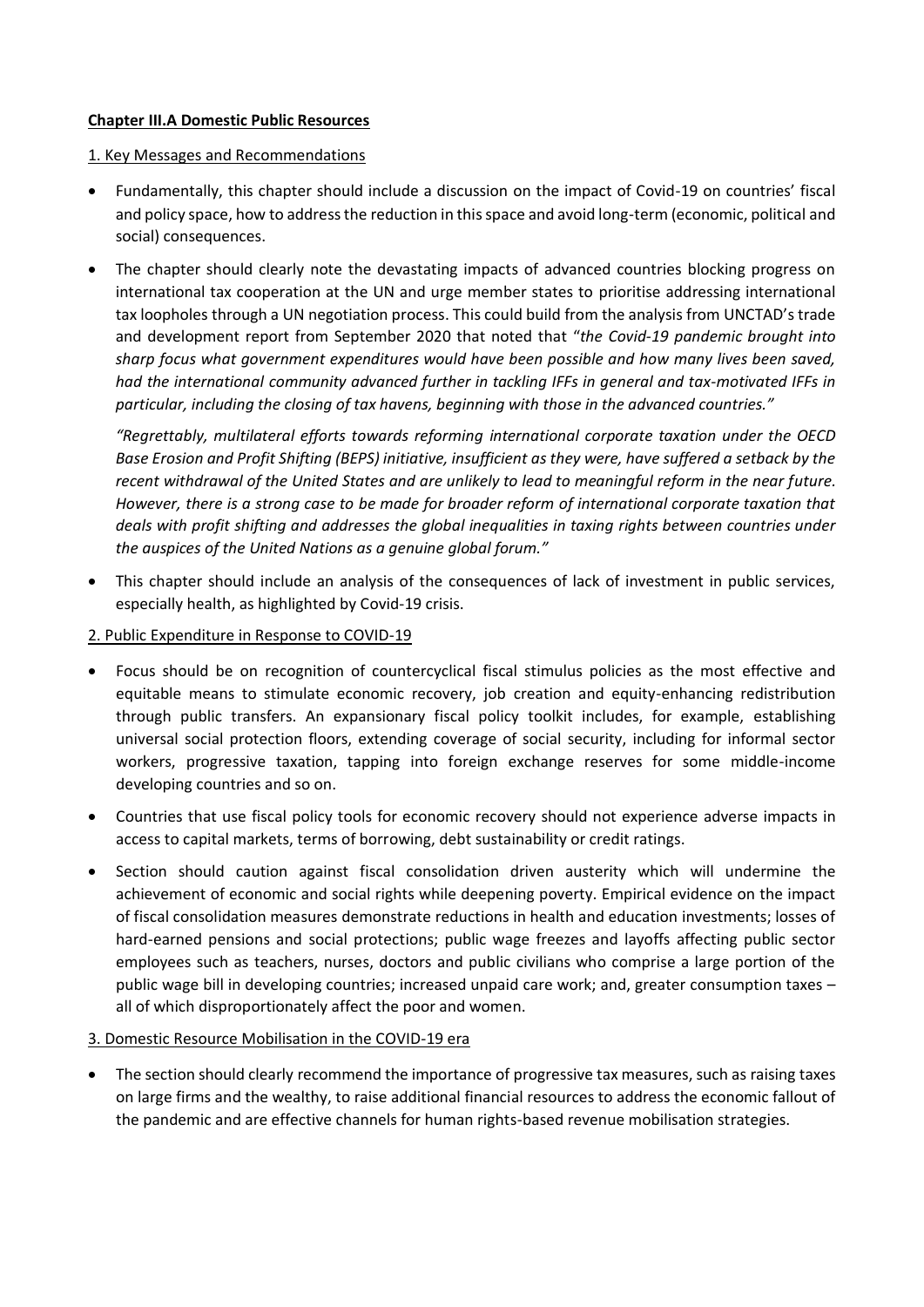### 4. International Tax Cooperation

- We recommend a separate bullet point/section on UN Tax Committee related updates. The current outline appears to be unbalanced and skewed towards highlighting OECD and PCT updates.
- We recommend the section to include relevant criticisms of the BEPS process from developing country perspective, particularly regional perspectives. This should include, for instance:
	- o Logan Wort, CEO of African Tax Administration Forum (ATAF), [expressed](https://youtu.be/Dab-hAG91kA?t=2102) concerns about the OECD standard-setting process where developing countries' issues and African countries' issues in particular have not been considered and they feel like 'collateral damage' in the negotiations.
	- o The [report](https://unctad.org/en/PublicationsLibrary/aldcafrica2020_en.pdf) on 'Tackling Illicit Financial Flows for Sustainable Development in Africa' from September 2020, which notes that "*At the global level, it could be argued that only the United Nations, with its near universal membership and democratic structure, can provide a truly global tax body. Reflecting these concerns, as of March 2020, OECD proposals did not fully address the priorities of African countries*."

# **Chapter III.B. Domestic and international private business and finance**

- It is concerning that the risk management framework might imply furthering the role of states as guarantors for private finance risks, taking first loses to support investors now facing greater risks in the COVID19 context. The overview should critically assess the 'de-risking' private finance/blended finance/MFD approach, especially in view of the acute DRM challenges faced by countries at this time. Financing instruments like guarantees, blended finance and the use of public-private partnerships (PPPs) to finance essential services should be carefully re-evaluated and challenged.
- Point 2 should also include a discussion of the impacts of the Covid-19 crisis on privately financed projects, for instance, the fiscal risk arising from PPP infrastructure projects and other risks arising from privately financed and run social services.
- Point 3 should also include the following topics, including formulating policy recommendations:
	- $\circ$  the impact of the Covid-19 crisis and measures for informal sector workers;
	- o the role of green and social/human rights conditions in bailouts for large companies.
- It is also important to include an assessment of how effective (or not) the commercial financial sector has been in supporting companies negatively impacted by the crisis (also linked to MDBs' response to the crisis).
- Point 4.2: carbon markets should not be featured as a solution for addressing climate risks. Both carbon trading and offsetting schemes do not address the real causes of the climate crisis and have been failing to deliver on emissions reductions or meaningful climate policy change. Moreover, carbon offsetting mechanisms have had severe impacts on indigenous peoples and local communities, while deflecting responsibility from historical polluters and stalling urgent and equitable action to repair climate injustice and reduce resource extraction and consumption driven by donor countries.

# **Chapter III.C. International Development Cooperation**

The content list for the IDC chapter covers a very comprehensive set of areas. However, it may be still worth shedding light on the contentious themes that such a broad list should help us with. In short, which IDC issues we would like to be addressed across the FSDR?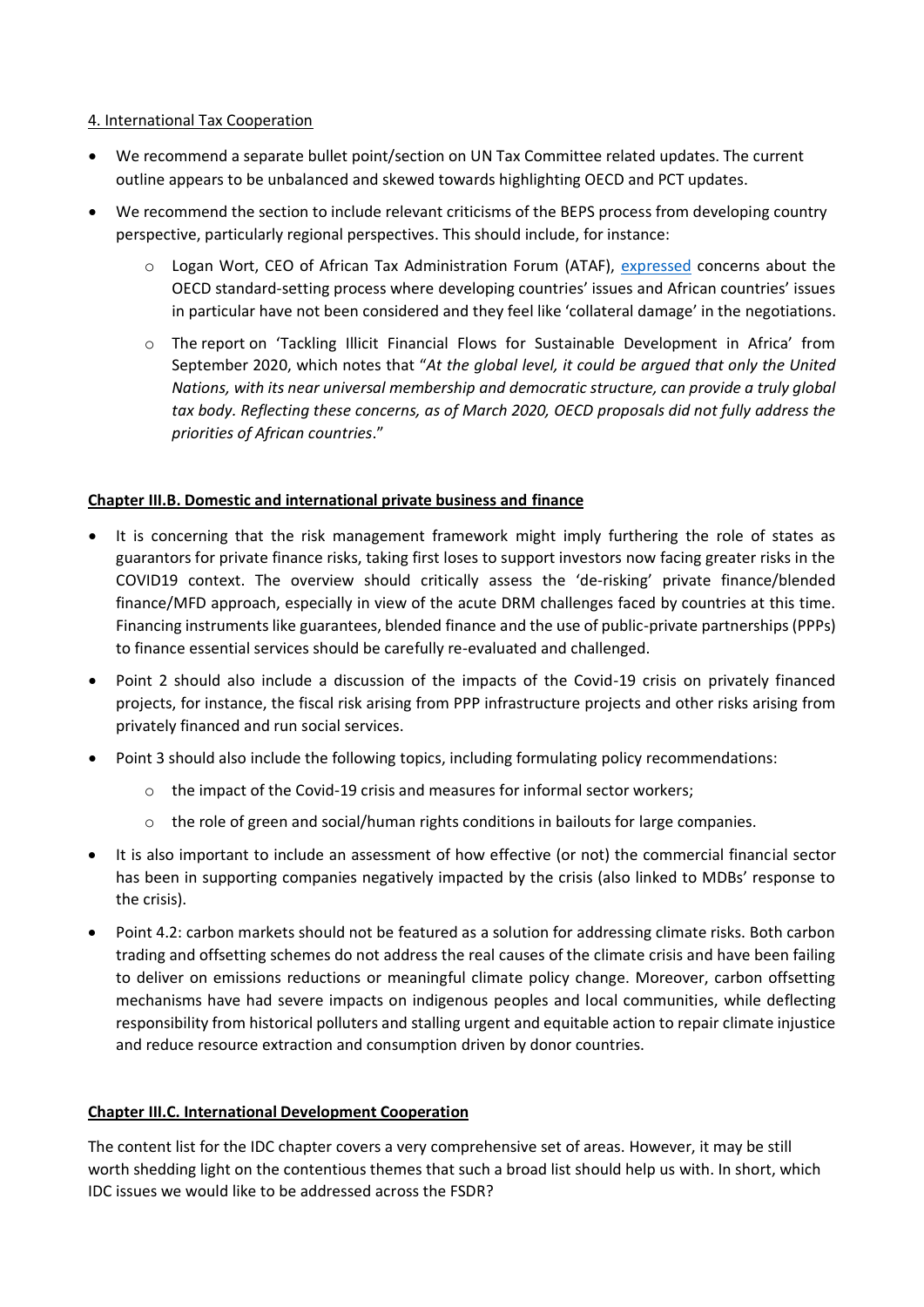- The **overarching question** is whether or not the donor community has responded efficiently and effectively to the C19 outbreak, and consequently is also about the changes needed for greater preparedness for future shocks.
- More specifically, the report should help development stakeholders from governments to civil society organizations have a **reliable picture of both the overall volumes and the type of flows** mobilized by the international community in the response to C19.
- Early CSO analysis (see for instance for the EU AW Report or the CPDE's assessments) is highlighting critical areas that need further research such as **diversion** of funds from pervious standing development priorities, a mix of **grants and loans**, and country **reorientation**. All these trends can be explained and are exacerbated by the lack of additional resources.
- It will be equally beneficial that report looks into the donors' practices as regards **tracking and reporting** of allegedly C19 spending. As the international community struggles to implement an agreed framework, there is in fact the risk of misleading the international public option about the real magnitude of the global efforts to fight the pandemic.
- It would be also time to assess international development policies in terms their ability to **safeguard the CSO space in times of C19 social restrictions** imposed by many governments as a measure to fight the pandemic.
- As for **blending**, there is a standing priority regarding consistency with LNBO principle and consequently resources generation serving the interest of LDCs. It would also be important to emphasise the opportunity cost of using ODA to subsidise private finance. This point is even more relevant now in the context of the crisis.
- An analysis of "MDB response to Covid-19 and future implications" is welcome. This point should include a detailed assessment of strategies focused on promoting private sector solutions, as they run the risk of further amplifying existing vulnerabilities in public service provisioning. References to the implications of MDBs' focus on the commercial financial sector have to be included too.

# **Chapter III.D. International trade as an engine for development**

#### 1. **Key messages and recommendations**

- **Turn the COVID-19 crises into an opportunity for reviewing global trade rules** under which developing countries have increasingly lost the policy space to support the development of domestic agriculture and key manufacturing sectors, including in critical health & food products. Now is the time to review the trade rules (under WTO and FTAs) and achieve a new balance under which developing countries can pursue national self-reliance in critical sectors while simultaneously engaging in international trade. Otherwise we will see increasing disengagement and protective policies in richer countries while developing countries are forced to liberalise and give up vital policy space for economic and social development.
- **Review Intellectual Property Rights commitments** under the WTO TRIPS Agreement with a view to ensuring access to diagnostics, prevention and treatment in the case of COVID-19 and other serious health crises of the future. (more under section 6)
- **Re-affirm and re-commit to the UN mandate for UNCTAD to work on development** by strengthening the development content in trade negotiations and building the capacity of developing and least developed countries in trade negotiations so they can meet their sustainable development objectives.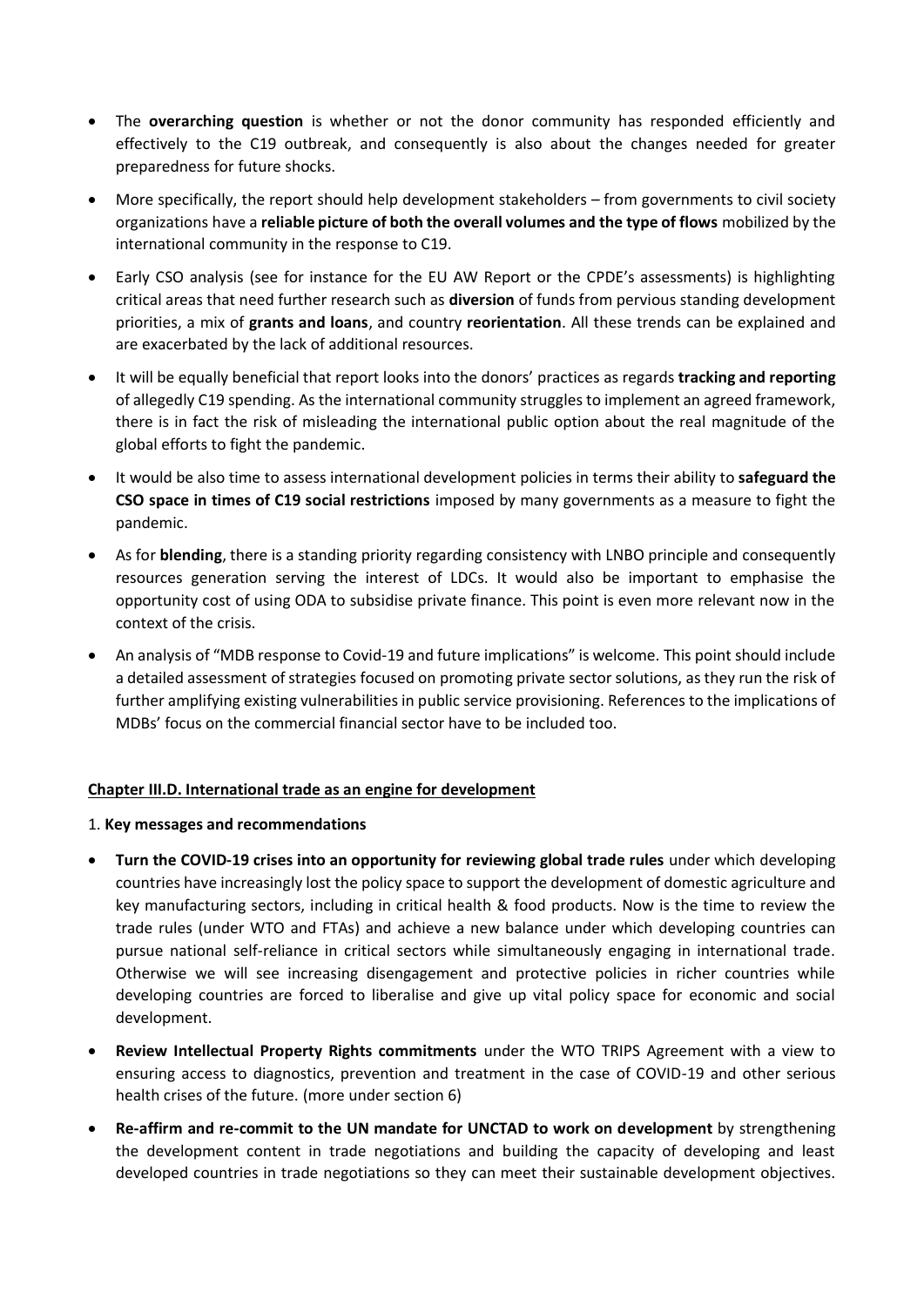This needs a critical assessment of UNCTAD's recent work which has moved away from its stated objectives, and to promote its independent role as a support organization for developing countries.

• **Review of issues e-commerce policies from the perspective of regulation and taxation**: This is under review in many countries; both developed and developing, and countries need the policy space to determine their independent national policies on the digital economy, while working with a global community to ensure coherence. Especially for developing countries where such policies are at a nascent stage, prior commitment in trade negotiations can be a major constraint, especially since the proposed trade rules go much beyond trade and gets into deep policy areas.

## **2. Developments in international trade**

The following two points need to be added to the list:

- **6.5 Promoting an intellectual property rights framework for access to diagnostics and treatment:** The COVID-19 crisis has shown that the IPR regime as promoted by the WTO TRIPS Agreement is acting as a barrier to the prevention, detection and treatment of COVID-19 by making for example, ventilators, medicines and vaccines patentable and therefore supply-constrained and high priced. It shows that only rich countries with resources can book and access these many times that of population needs, but poorer countries will find it difficult to procure and make it available to their people. Future health crises will reinforce this inequity. Therefore, the current standards and understanding of IPRs in general, and the TRIPS agreement, in particular has to be reviewed. Proposals such as that tabled by India, South Africa, Kenya and Eswatini, which asks a "Waiver from certain provisions of the TRIPS Agreement for the prevention, containment and treatment of COVID-19" has to be supported by the UN membership.
- **6.6 Promote trade rules that support primary sectors such as agriculture and fisheries in developing countries in the light of the current negotiations at the WTO and FTAs:** The current rules not only in fisheries subsidies negotiations but in e-commerce, services and investment facilitation will impact primary sectors in addition to the traditional rules on tariff elimination. Many of these will create greater divide between rich and poor countries and producers thereof. These new negotiations and proposed rules need to be examined from a sustainable development, human rights and equity perspective.

#### **Chapter III.E. Debt and Debt Sustainability**

- The focus is problematically on debt crisis prevention and tools that provide marginal improvements to debt sustainability rather than debt crisis resolution. Immediate debt cancellation for debt distressed countries, with the participation of both multilateral and private lenders, needs to be a priority.
- On "International response to the Covid-19 pandemic and global recession", we urge the IATF to ensure the limitations of those responses (DSSI and Common Framework) are addressed not only in terms of volume of debt relief provided, but also in relation to private sector involvement and multilateral debt relief, as well as how those responses are actually defined by creditors to respond to creditors needs, pushing the problems forward down the road and repeating the same mistakes from the past.
- On Debt swaps for development and specifically on climate and debt swaps, it would be good to look at the limitations of such tools and the issue of ownership.
- Clear reference is needed to debt governance issues, the evident ill-preparedness of the international financial architecture to deal with the crisis (especially regarding the lack of capacity to advance towards binding private sector participation in debt relief efforts) and the need for a debt workout mechanism at the UN.
- Debt restructuring should be based on *independently* conducted Debt Sustainability Assessments that consider fulfillment of human rights obligations, SDGs, gender equality and climate financing.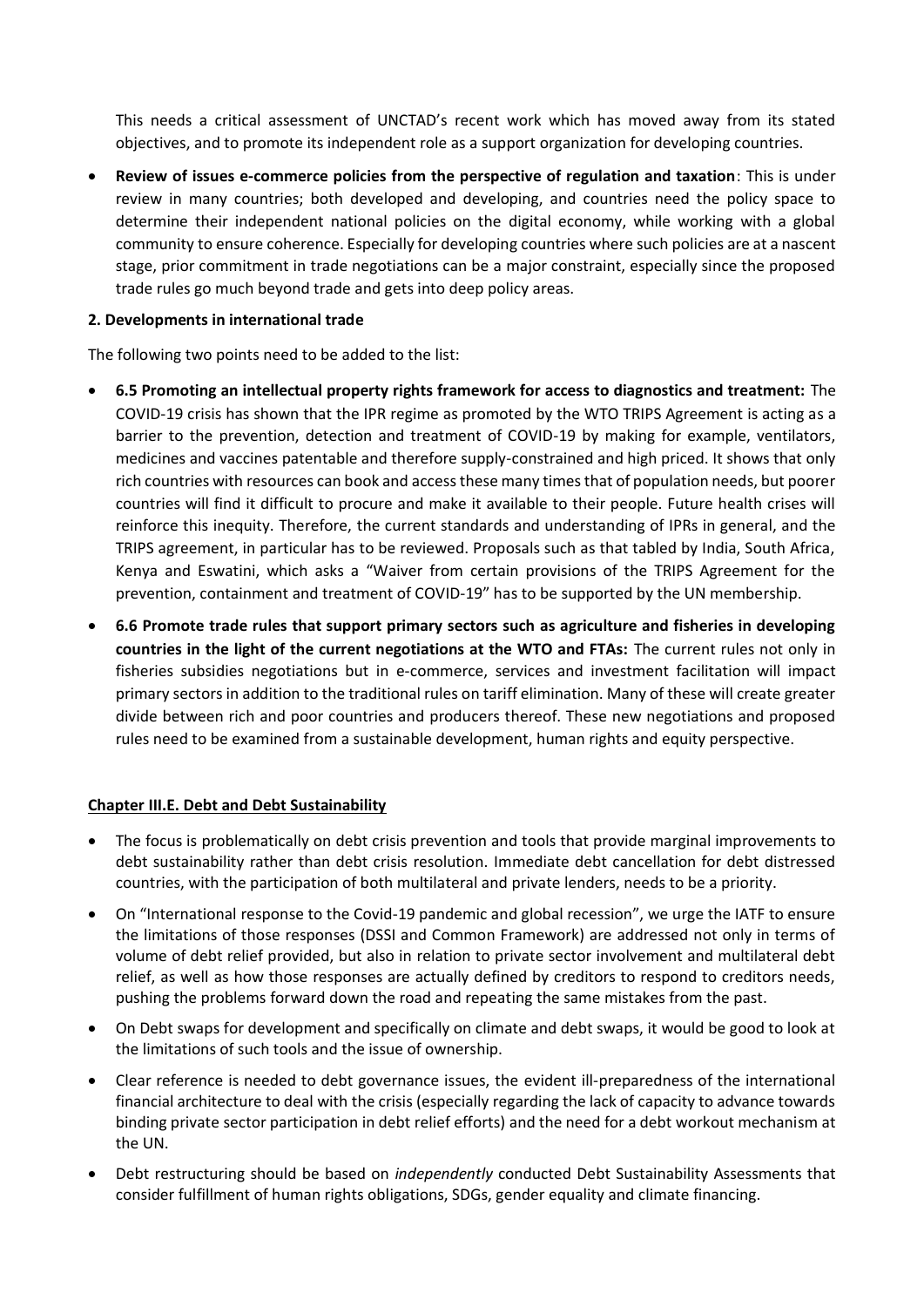## **Chapter III.F Addressing systemic issues**

- The COVID crisis exposed the worrisome combination of supply and demand shocks, with sudden drop in commodity prices and the blatant failure of global value chains. Furthermore, the COVID-19 pandemic has triggered rapid capital outflows and currency depreciation in Emerging Market Economies (EMEs) and other developing countries, thereby enhancing financial market volatility, and a sharp increase in credit spreads and debt burdens. EMEs are thereby exposed to substantial swings in capital inflows and are facing significant rollover risks and higher cost of refinancing foreign currency debt. This might further complicate debt restructuring attempts given the growing number of countries in distress. This exposed once again the urgent need to regulate volatile capital flows, including both inflows and outflows.
- In this respect, it must be noted that the finance sector is far bigger and more interconnected today than it was before the last financial crisis, with a significant rise of the asset management industry in the absence of adequate regulation. Hyper-financialization of the global economy has continued to advance, while the financial needs of developing countries remained unanswered. Not only these dynamics augmented inequalities, including the structural limitations in gaining access to finance by women, indigenous peoples and many vulnerable segments of the population. They also magnified speculative flows that are now triggering increased financial risks, financial market volatility and liquidity shortages – for which central banks needed to intervene with billions of dollars. The resulting downward economic pressures will deepen the COVID-19 crisis. Overall, finance continues to evolve in directions not consistent with the sustainable development imperatives for people and planet. Regulation and international standards have failed to steer finance to support the climate and SDG commitments. Capital controls should be given their legitimate place in any policy regime to curtail the surge in capital outflows, to reduce illiquidity driven by sell-offs in developing country markets and to arrest declines in currency and asset prices.
- It is therefore essential for the IATF Report to highlight the importance of, and the use of, capital account management to prevent excessive speculative capital inflows, capital flight and currency depreciation.
- In addition, it is essential to limit speculative trading and passive investment to stop herd-like behaviour that results in declines in currency and asset prices. This urgently requires a new global consensus for countries to apply smart capital controls, with flexibility for each member state, with the particular aim of allowing developing countries to protect themselves against central banks and financial market behaviour out of their control. In this context, the IATF Report should also assess the implications of the continued push by the OECD, including through clauses embodied within trade and investment agreements, to adhere to the Code of Liberalisation of Capital Movements;
- The need for regulation of short selling among all financial markets and algorithm based automated trading should feature prominently on the report analysis, including the consideration of punitive taxes on, high frequency trading, day trading, speculative hedge funds strategies and speculative financial products such as betting on volatility;
- Financial market and bank regulations that are being relaxed in response to COVID-19 should still have clear, strict conditions to be held accountable to, even during an emergency. For instance, relaxed regulations should only apply to those banks that will not distribute dividends based on their profits of last year and in 2020, nor pay back shares, and do not award bonuses, requiring a retaining of profits to strengthen buffers. Financial and central bank rescue packages should be conditioned to prevent financing of environmentally, climate and socially harmful activities;
- The COVID-19 measures will have an impact that increases the existing inequality based on a rentier economy. Many wealth asset and company owners have safeguarded their wealth and their volatile investments have been supported by central bank liquidity provisions. Governments should not foot the bill for a financial system that rewarded the rich through share buy-backs while not increasing wages and